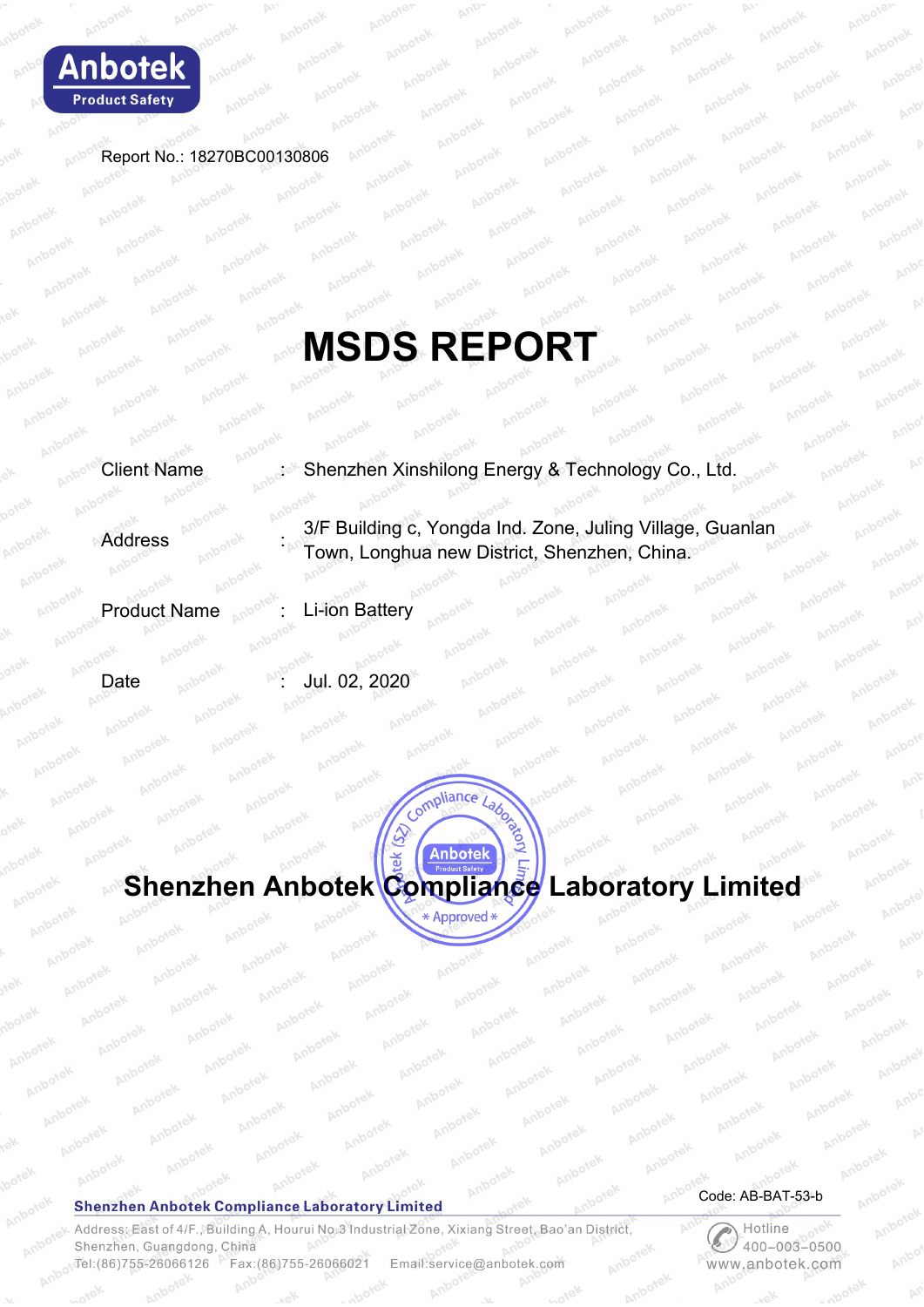

Report No.: 18270BC00130806 Page 2 of 8

# **MATERIAL SAFETY DATA SHEET**

|                   | 1. Chemical Product and Company Identification                                                            |
|-------------------|-----------------------------------------------------------------------------------------------------------|
| Sample name:      | <b>Li-ion Battery</b>                                                                                     |
| Battery model:    | 18650                                                                                                     |
| Rating:           | Nominal Voltage: 3.7V<br>Rated Capacity: 3000mAh, 11.1Wh<br>Weight: 47.58g                                |
| Manufacturer:     | Shenzhen Xinshilong Energy & Technology Co., Ltd                                                          |
| Address:          | 3/F Building c, Yongda Ind. Zone, Juling Village, Guanlan Town,<br>Longhua new District, Shenzhen, China. |
| Factory:          | Shenzhen Xinshilong Energy & Technology Co., Ltd                                                          |
| Address:          | 3/F Building c, Yongda Ind. Zone, Juling Village, Guanlan Town,<br>Longhua new District, Shenzhen, China. |
| Telephone no:     | 0755-82490970                                                                                             |
| Fax:              |                                                                                                           |
| E-mail:           | 46437361@qq.com                                                                                           |
| Date of received: | Jun. 22, 2020                                                                                             |
| Date of report:   | Jun. 23, 2020                                                                                             |
|                   |                                                                                                           |

# Written by: Fannie zhu

#### **Shenzhen Anbotek Compliance Laboratory Limited**

#### Code: AB-BAT-53-b

Address: East of 4/F., Building A, Hourui No.3 Industrial Zone, Xixiang Street, Bao'an District, Shenzhen, Guangdong, China Tel: (86) 755-26066126 Fax:(86)755-26066021 Email:service@anbotek.com

 $P_{\mathcal{L}}$ Hotline  $400 - 003 - 0500$ www.anbotek.com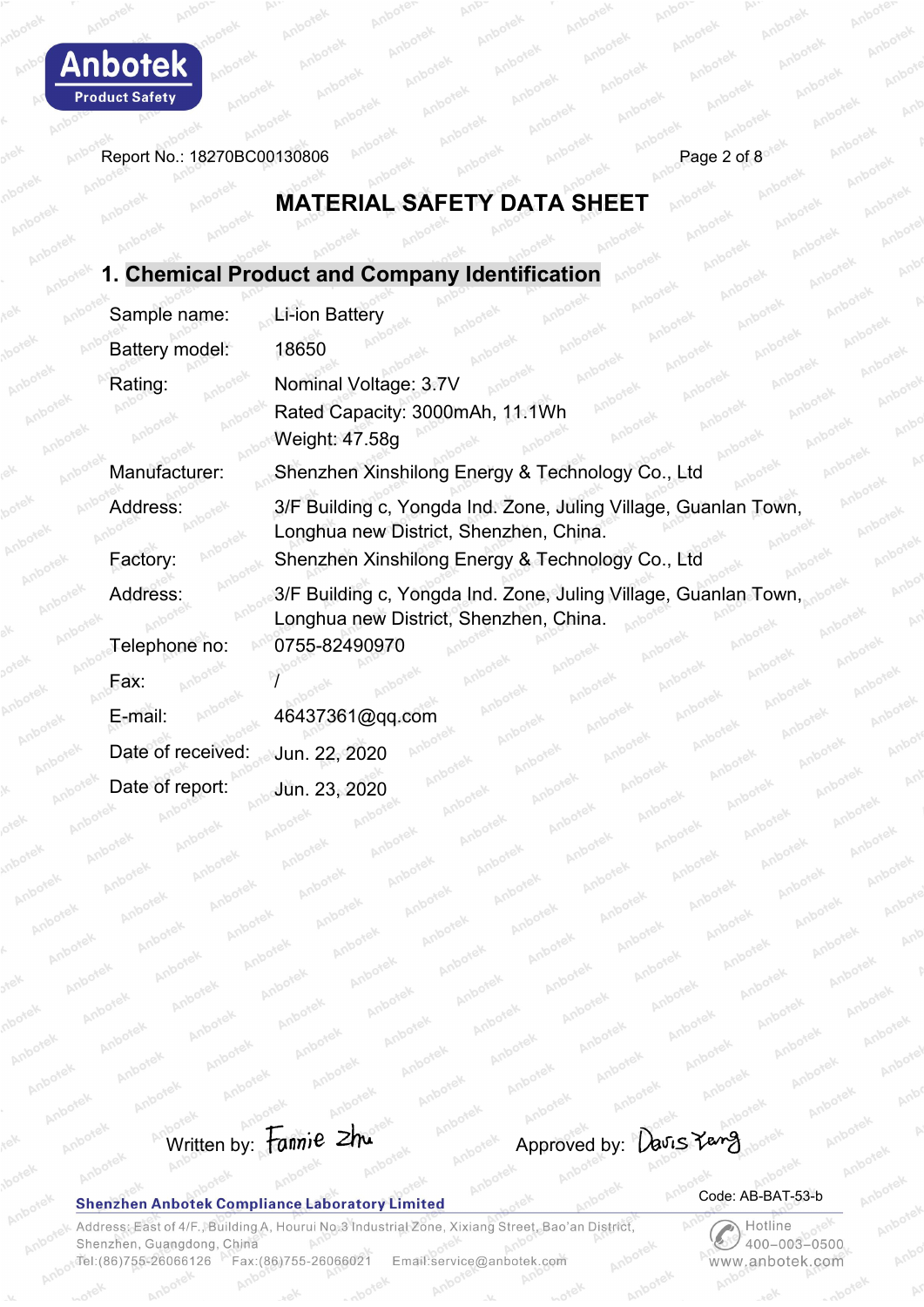| <b>Chemical Name</b>                         | <b>Percent of Content</b> | <b>CAS No.</b> |  |
|----------------------------------------------|---------------------------|----------------|--|
| Lithium Cobalt Dioxide (LiCoO <sub>2</sub> ) | 25%~35%                   | 12190-79-3     |  |
| Graphite (C)                                 | 15%~20%                   | 7782-42-5      |  |
| Poly Vinylidene<br>Fluoride (PVDF)           | 1%~5%                     | 24937-79-9     |  |
| Acetylene Black (SP)                         | $0.5\% - 3\%$             | 1333-86-4      |  |
| Aluminum(AL)                                 | 21%~23%                   | 7429-90-5      |  |
| Copper(Cu)                                   | 10%~11%                   | 7440-50-8      |  |
| Lithium hexafluorophosphate<br>$LIPF_6$      | 10%~15%                   | 21324-40-3     |  |

# **2. Composition/Information on Ingredients**

# **3. Hazards Summarizing**

# **Danger sort:** N/A

#### **Routes of entry:**

- 1. Eyes and Skin-When leaking, the electrolyte solution contained in the battery irritates to ocular tissues and the skin.
- 2. Inhalation-Respiratory (and eye) irritation may occur if fumes are released due heat or an abundance of leaking batteries.
- 3. Ingestion-The ingestion of the battery can be harmful. Content of open battery can cause serious chemical burns of mouth, esophagus and gastrointestinal tract.

# **Health harm:**

Exposure to leaking electrolyte from ruptured or leaking battery can cause:

- 1. Inhalation-Burns and irritation of the respiratory system, coughing, wheezing, and shortness of breath.
- 2. Eyes-Redness, tearing, burns. The electrolyte is corrosive to all ocular tissues.
- 3. Skin-The electrolyte is corrosive and causes skin irritation and burns.
- 4. Ingestion-The electrolyte solution causes tissue damage to throat and gastrointestinal track.

**Environment harm:** Not necessary under conditions of normal use. **Explosion danger:** The battery may be explosive at high temperature (above 150°C) or exposing to the fire.

#### **Shenzhen Anbotek Compliance Laboratory Limited**

#### Code: AB-BAT-53-b

Address: East of 4/F., Building A, Hourui No.3 Industrial Zone, Xixiang Street, Bao'an District Shenzhen, Guangdong, China el:(86)755-26066126 Fax:(86)755-26066021 Email:service@anbotek.com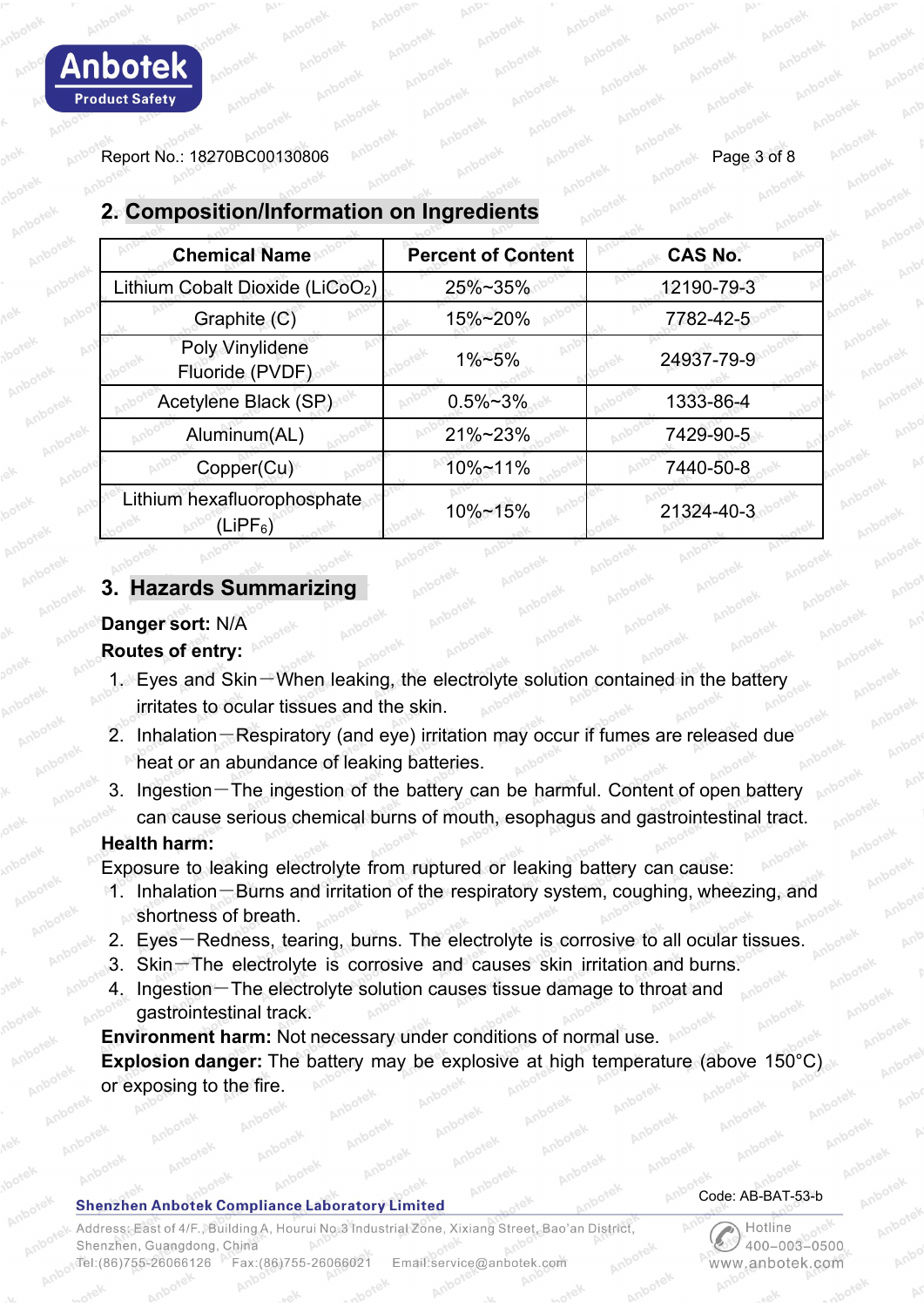

Report No.: 18270BC00130806 Page 4 of 8

# **4. First Aid Measures**

**Skin contact:** Not anticipated. If the battery is leaking and the contained material contacts the skin, flush with copious amounts of clear water for at least 15 minutes. **Eye contact:** Not anticipated. If the battery is leaking and the contained material contacts eyes, flush with copious amounts of clear water for at least 15 minutes. Get medical attention at once.

**Inhalation:** Not anticipated. If the battery is leaking, remove to fresh air. If irritation persists, consult a physician.

**Ingestion:** Not anticipated. If the battery is leaking and the contained material is ingested, rinse mouth and surrounding area with clear water at once. Consult a physician immediately for treatment.

# **5. Fire Fighting Measures**

**Unusual Fire and Explosion Hazards:** Battery may explode or leak potentially hazardous vapors subject to: exposed to excessive heat (above the maximum rated temperature as specified by the manufacturer) or fire, over-charged, short circuit, punctured and crushed.

**Hazardous Combustion Products:** Fire, excessive heat, or over voltage conditions may produce hazardous decomposition products. Damaged batteries can result in rapid heating and the release of flammable vapors.

**Extinguishing Media:** Dry chemical type extinguishers are the most effective means to extinguish a battery fire. A  $CO<sub>2</sub>$  extinguisher will also work effectively.

**Fire Fighting Procedures:** Use a positive pressure self-contained breathing apparatus if batteries are involved in a fire. Full protective clothing is necessary. During water application, caution is advised as burning pieces of flammable particles may be ejected from the fire.

# **6. Accidental Release Measures**

The material contained within the battery would only be released under abusive conditions. In the event of battery rupture and leakage, collect all the released materials that are not hot or burning in an appropriate waste disposal container while wearing proper protective clothing and ventilate the area. Placed in approved container and disposed according to the local regulations.

# **7. Handling and Storage**

#### **Handling:**

1. Batteries are designed to be recharged. However, improperly charging a battery may

#### **Shenzhen Anbotek Compliance Laboratory Limited**

Address: East of 4/F., Building A, Hourui No.3 Industrial Zone, Xixiang Street, Bao'an District, Shenzhen, Guangdong, China Tel:(86)755-26066126 Fax:(86)755-26066021 Email:service@anbotek.com

Hotline  $400 - 003 - 0500$ www.anbotek.com

Code: AB-BAT-53-b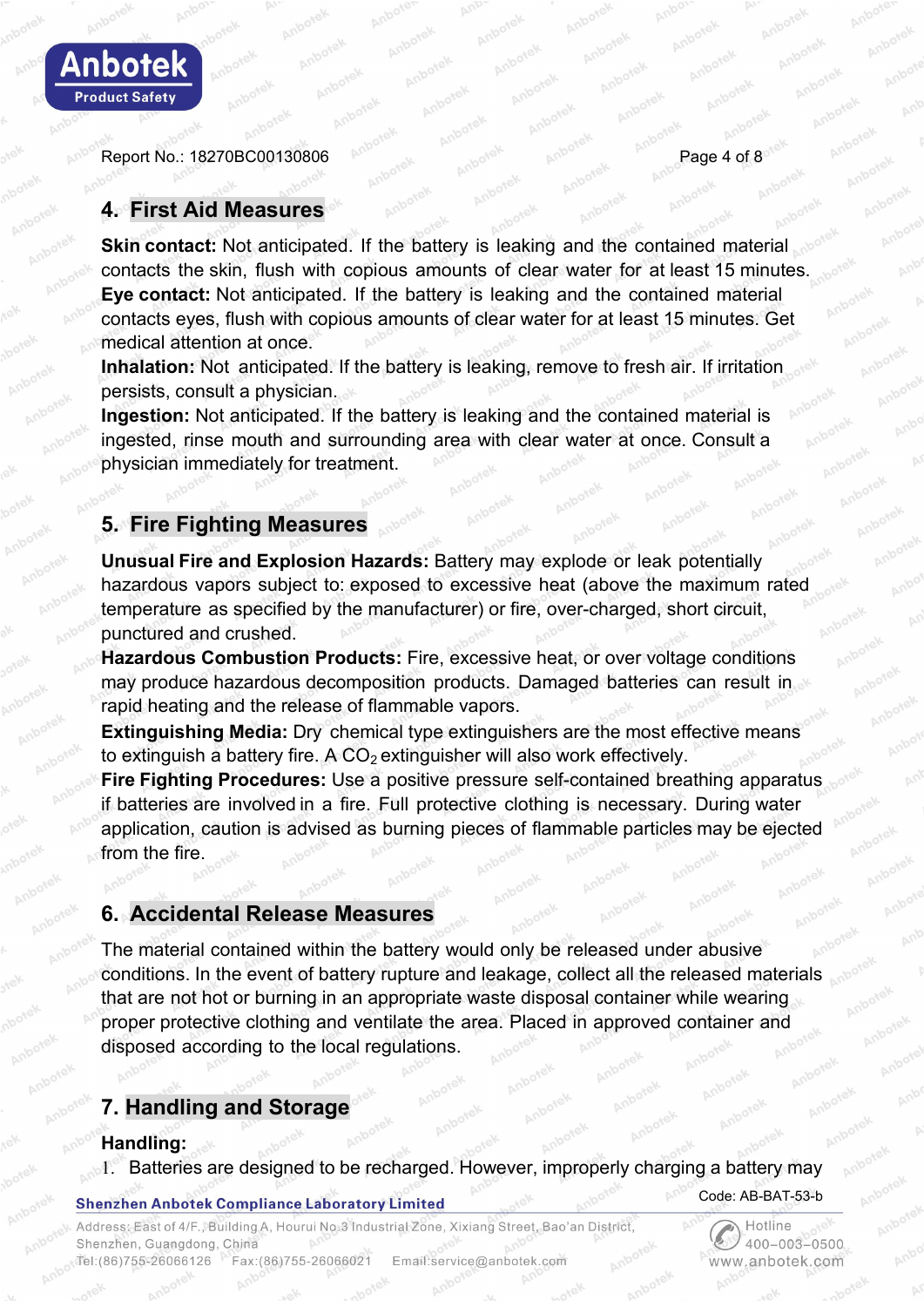

Report No.: 18270BC00130806 Page 5 of 8

cause the battery to flame. When charging the battery, use dedicated chargers and follow the specified conditions.

- 2. Never disassemble or modify a battery.
- 3. Do not immerse, throw, and wet a battery in water.
- 4. Should a battery unintentionally be crushed, thus releasing its contents, rubber gloves must be used to handle all battery components. Avoid the inhalation of any vapors that may be emitted.
- 5. Short circuit causes heating. In addition, short circuit reduces the life of the battery and can lead to ignition of surrounding materials. Physical contact with to short-circuited battery can cause skin burn.
- 6. Avoid reversing the battery polarity, which can cause the battery to be damaged or flame.
- 7. In the event of skin or eye exposure to the electrolyte, refer to Section 4, First Aid Measures.

#### **Storage:**

- 1. Batteries should be separated from other materials and stored in a noncombustible, well ventilated, sprinkler-protected structure with sufficient clearance between walls and battery stacks. Do not place batteries near heating equipment, nor expose to direct sunlight for long periods.
- 2. Do not store batteries above 35°C or below –20°C. Store batteries in a cool (about 20°C±5°C) in a long time, dry and ventilated area that is subject to little temperature change. Elevated temperatures can result in reduced battery cycle life. Battery exposure to temperatures in excess of 60°C will result in the battery venting flammable liquid and gases.
- 3. Keep batteries in original package until use and do not jumble them.

# **8. Exposure Controls/Personal Protection**

**Engineering Controls:** Keep away from heat and open flame. **Ventilation:** Not necessary under conditions of normal use. In case of abuse, use adequate mechanical ventilation (local exhaust) for the battery that ventgas or fumes.

**Respiratory Protection:** Not necessary under conditions of normal use. If battery is burning, leave the area immediately. During fire fighting fireman should use self-contained breathing, full-face respiratory equipment. Fires may be fought but only from safe fire fighting distance, evacuate all persons from the area of fire immediately. **Eye Protection:** Not necessary under conditions of normal use. Use safety glasses with side shields if handling a leaking or ruptured battery.

#### **Shenzhen Anbotek Compliance Laboratory Limited**

#### Code: AB-BAT-53-b

،<br>Address: East of 4/F., Building A, Hourui No.3 Industrial Zone, Xixiang Street, Bao'an District Shenzhen, Guangdong, China Tel:(86)755-26066126 Fax:(86)755-26066021 Email:service@anbotek.com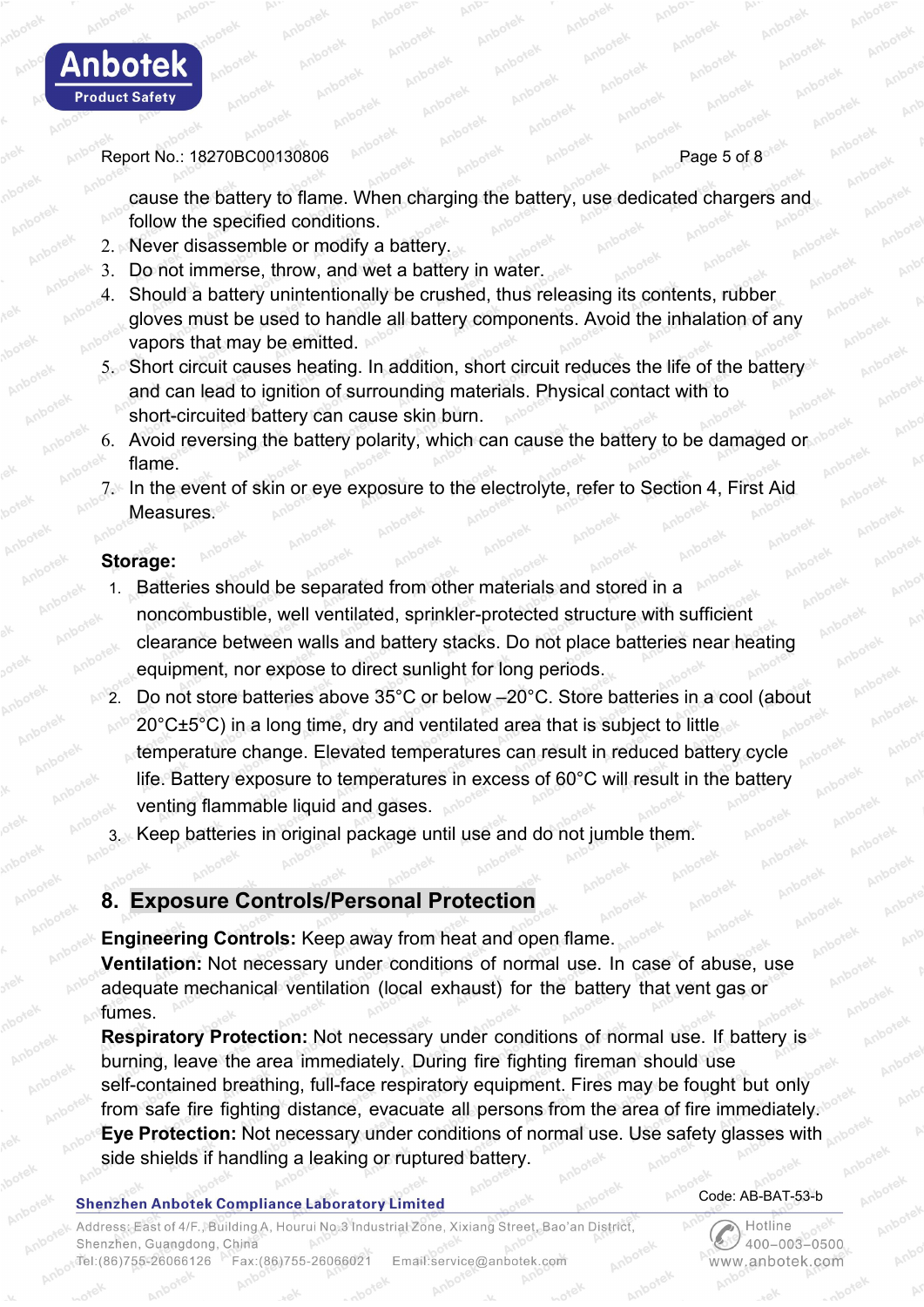

#### Report No.: 18270BC00130806 Page 1 and 1988 Page 6 of 8

**Body Protection:** Not necessary under conditions of normal use. Use rubber apron and protective working in case of handling a leaking of ruptured battery. **Protective Gloves:** Not necessary under conditions of normal use. Use chemical resistant rubber gloves if handling a leaking or ruptured battery. **Others:** Use good chemical hygiene practice. Wash hands thoroughly after cleaning-up a battery spill caused by leaking battery. No eating, drinking, or smoking in battery storage area.

### **9. Physical and Chemical Properties**

| State:                   | Solid     |
|--------------------------|-----------|
| Odor:                    | N/A       |
| pH:                      | N/A       |
| Vapor pressure:          | N/A       |
| Vapor density:           | N/A       |
| <b>Boiling point:</b>    | N/A       |
| Solubility in water:     | Insoluble |
| <b>Specific gravity:</b> | N/A       |
| Density:                 | N/A       |
|                          |           |

# **10. Stability and Reactivity**

#### **Stability:** Stable

**Conditions to Avoid:** Do not heat, throw into fire, disassemble, short circuit, immerse in water or overcharge, etc.

**Incompatibility:** None during normal operation. Avoid exposure heat, open flame and corrosives.

**Hazardous Polymerization:** Will not occur.

**Hazardous Decomposition Products:** The battery may release irritative gas once the electrolyte leakage.

# **11. Toxicological Information**

The battery does not elicit toxicological properties during routine handling and use. If the battery is opened through misuse or damage, discard immediately. Internal components of cell are irritant and sensitization.

**Irritancy:** The electrolytes contained in this battery can irritate eyes with any contact. Prolonged contact with the skin or mucous membranes may cause irritation. **Sensitization:** No information is available.

**Teratogenicity:** No information is available.

#### **Shenzhen Anbotek Compliance Laboratory Limited**

ddress: East of 4/F., Building A, Hourui No.3 Industrial Zone, Xixiang Street, Bao'an District, Shenzhen, Guangdong, China el:(86)755-26066126 Fax:(86)755-26066021 Email:service@anbotek.com

Code: AB-BAT-53-b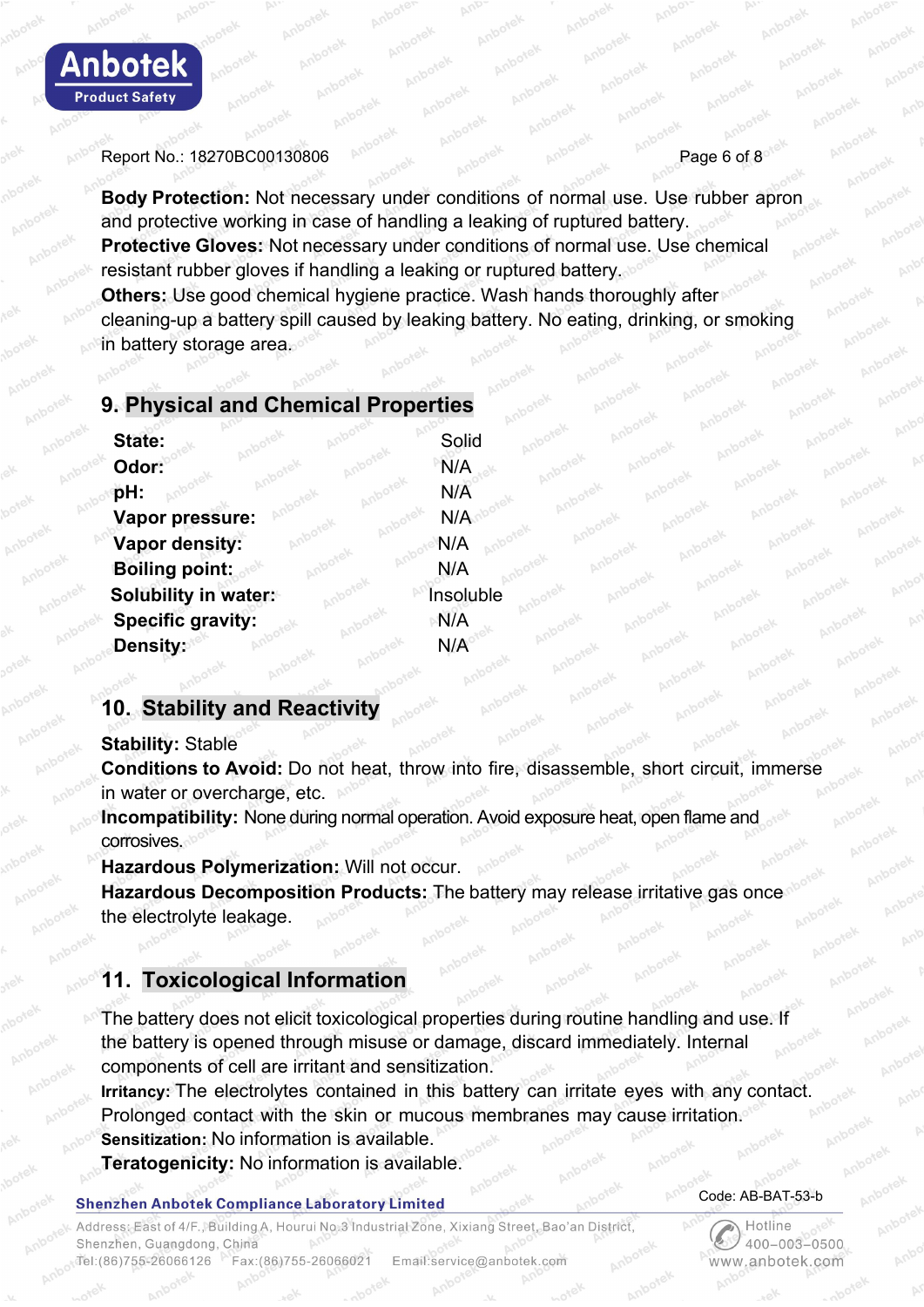

Report No.: 18270BC00130806 Page 7 of 8

**Carcinogenicity:** No information is available. **Mutagenicity:** No information is available. **Reproductive toxicity:** No information is available.

# **12. Ecological Information**

- 1. When properly used and disposed, the battery does not present environmental hazard.
- 2. The battery does not contain mercury, cadmium, or lead.
- 3. Do not let internal components enter marine environment. Avoid releasing to water ways, wastewater or ground water.

# **13. Disposal Considerations**

- 1. Disposal of the battery should be performed by permitted, professional disposal firms knowledgeable in Federal, State or Local requirements of hazardous waste treatment and hazardous waste transportation.
- 2. The battery should be completely discharged prior to disposal and/or the terminals taped or capped to prevent short circuit. When completely discharged it is not considered hazardous.
- 3. The battery contains recyclable materials. Recycling options available in your local area should be considered when disposing of this product, through licensed waste Carrier.

# **14. Transport Information**

According to PACKING INSTRUCTION 965 ~ 967 of IATA DGR 61st Edition for transportation, the special provision 188 of IMDG (inc Amdt 39-18). The batteries should be securely packed and protected against short-circuits. Examine whether the package of the containers are integrate and tighten closed before transport. Take in a cargo of them without falling, dropping, and breakage. Prevent collapse of cargo piles. Don't put the goods together with oxidizer and chief food chemicals. The transport vehicle and ship should be cleaned and sterilized before transport. During transport, the vehicle should prevent exposure, rain and high temperature. For stopovers, the vehicle should be away from fire and heat sources. When transported by sea, the assemble place should keep away from bedroom and kitchen, and isolated from the engine room, power and fire source. Under the condition of Road Transportation, the driver should drive in accordance with regulated route, don't stop over in the residential area and congested area.

#### **Shenzhen Anbotek Compliance Laboratory Limited**

#### Address: East of 4/F., Building A, Hourui No.3 Industrial Zone, Xixiang Street, Bao'an District, Shenzhen, Guangdong, China Tel:(86)755-26066126 Fax:(86)755-26066021 Email:service@anbotek.com

#### Code: AB-BAT-53-b